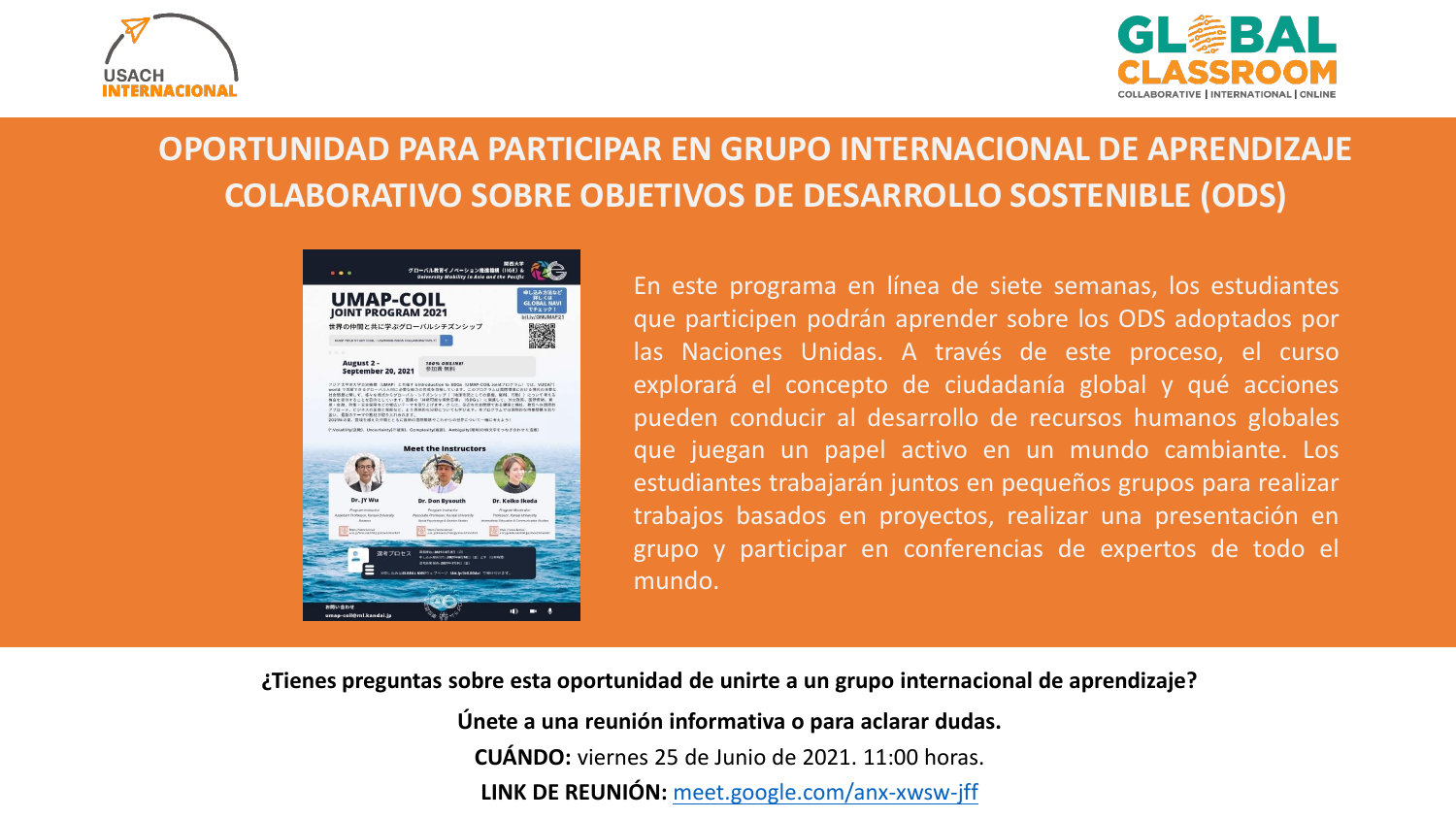



## **Program Information Learning Sustainable Development Goals (SDG) Collaboratively**

In this 7-week online program, students will learn about the SDGs adopted by the United Nations. Through this process, the course will explore the concept of global citizenship and what actions can lead to the development of global human resources which play an active role in a VUCA\* world . Students will work together in small groups to in project-based work, make a group presentation and participate in lectures from experts from around the world.

This program is led by IIGE/Kansai University and co-sponsored by UMAP. Over 100 students from around the world are anticipated to participate in this program.

## **Credit Hours**

2 UCTS for UMAP students\* / 2 Credits for Kansai University's students

\*UMAP Students will earn a participation certificate issued by UMAP and IIGE (Kansai University), with learning hours described

### **Commitment**

1) 1.5 hours/week live lecture (total of 5 times) + 2 hours workload (through Platform) 2) Total of 30-33 hours for a small project task (2 weeks in August)

Total learning hours: 57-60 hours\* \*Assessment: letter grade with pass/non-pass option

Course credits: IIGE / Kansai University can issue a certificate to approve the learning hours. The students' host universities can interpret the hours to be creditable.

For detailed program information, please visit: <https://kuiige.wixsite.com/umapcoil/2021-online-program>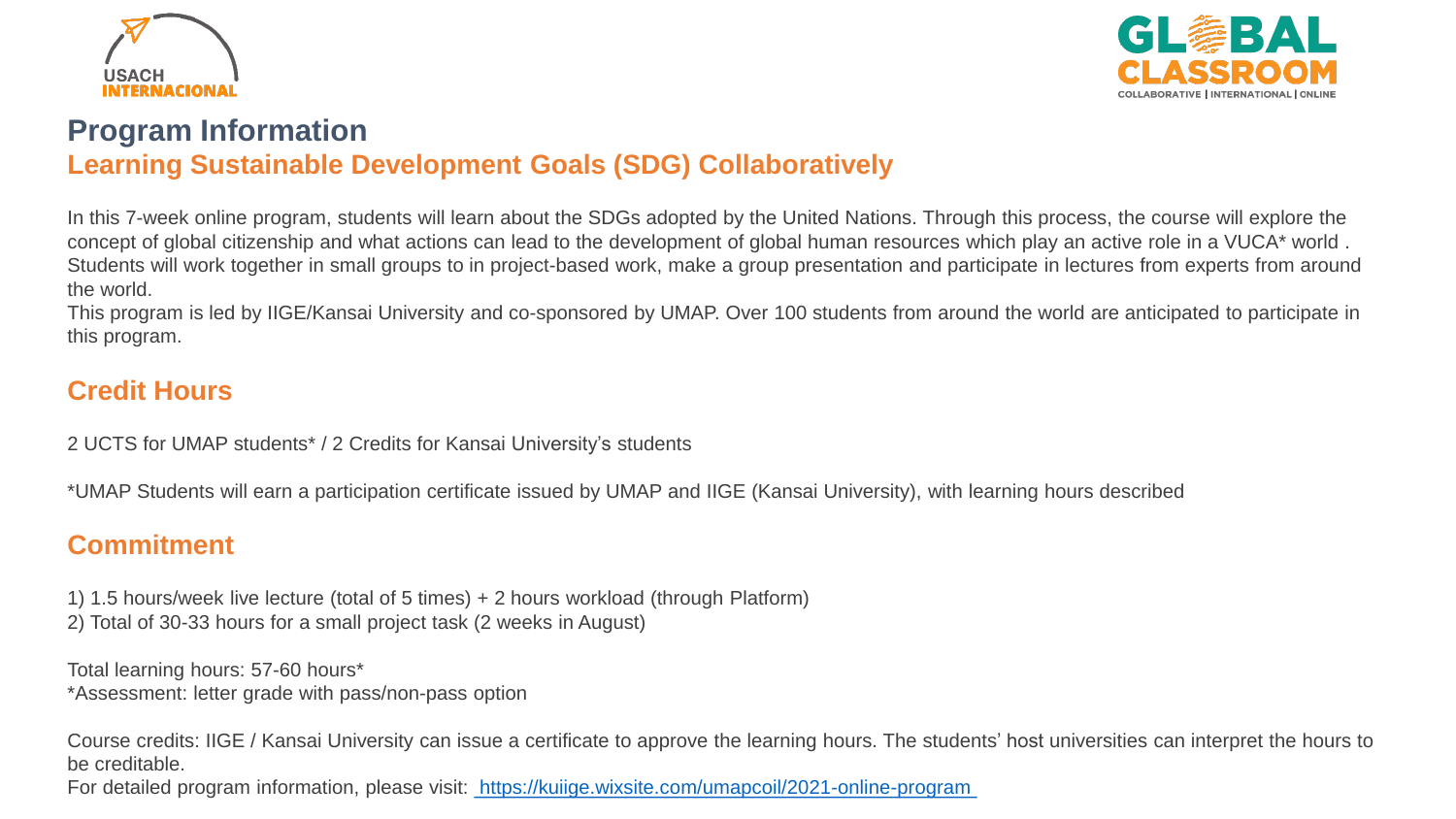



### **Application Process**

**Approximately 50 students from UMAP member institutions who meet eligibility criteria will be selected to participate in this program. The selection process is managed by a committee led by IIGE/Kansai University. Acceptance is not guaranteed.**

> **There are no application or participation fees for UMAP students. USACH is a member of UMAP.**

# **Eligibility**

1) Students who belong to UMAP's pledged institutions (available on the [website](http://umap.org/about/membership/#nationalsecretariat))

2) English proficiency CEFR B2 Level (TOEFL iBT 72~, IELTS 5.5~, Total 1560 score of TOEIC S&W plus L&R ~)\* *(HIGHLY RELEVANT REQUIREMENT)*

3) Completed UMAP COIL Honors Program 2021 [Application](http://umap.org/wp-content/uploads/2021/06/UMAP-COIL-Honors-Program-2021-Application-Form-GENERAL.docx) form \*For non-native speakers of English, submission of certificates in PDF form is required